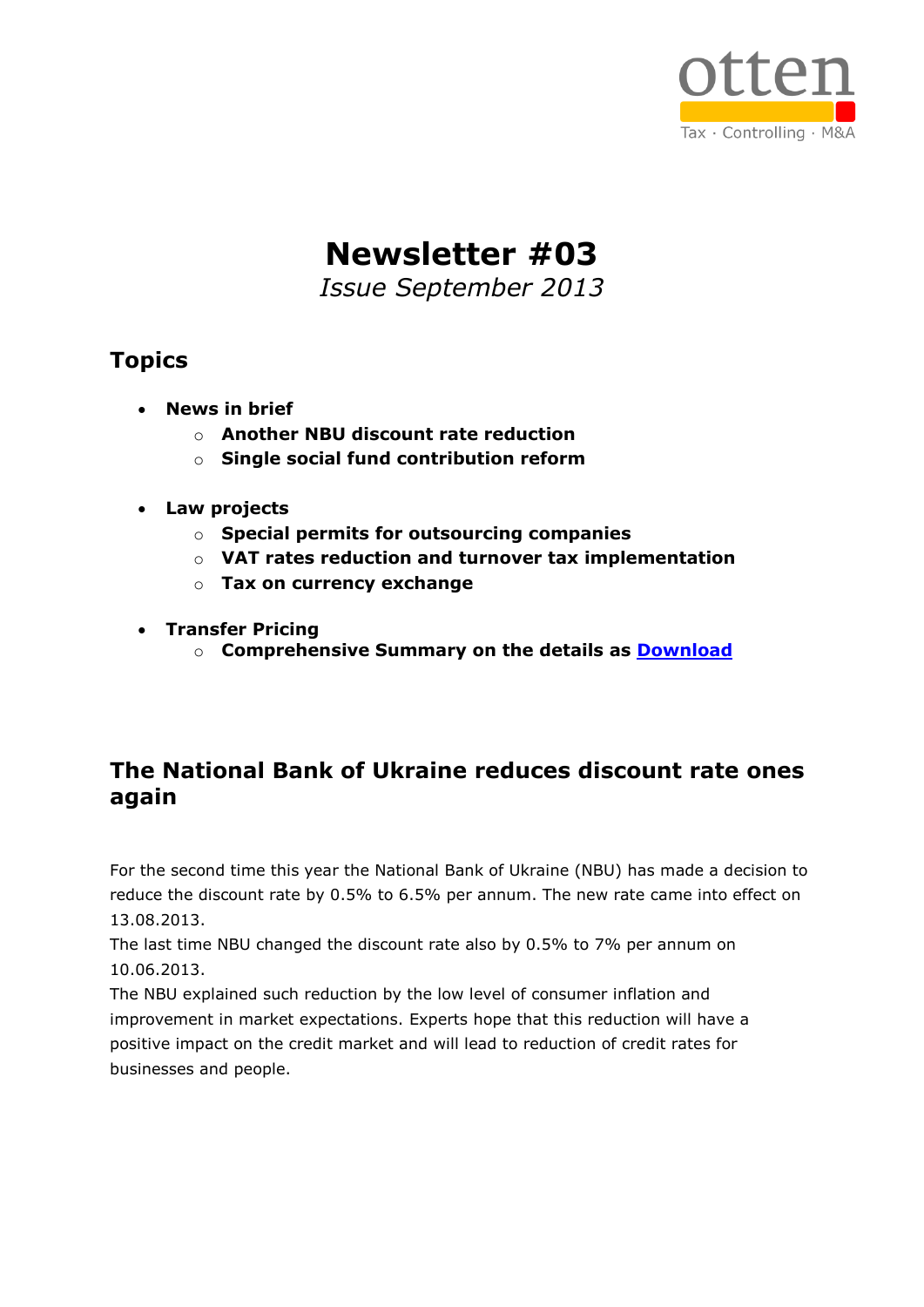## **Administration of Single Social Contribution shifted to Ministry of Income and Charges**

Administration of Single social fund contribution (SSC) is done by the Pension Fund of Ukraine till September 30, 2013. Starting from October 1, 2013, the Social Fund Contribution accounting and reporting becomes a responsibility of Ministry of Income and Charges (former Tax authority).

Thus, with the adoption of this law, the Ministry of Income and Charges (MinIncome) becomes the main body in the system of Executive power authorities in questions of forming:

- $\checkmark$  tax policy;
- $\checkmark$  customs policy;
- $\checkmark$  policy on SSC administration.

The Pension Fund should preserve the following functions:

- $\checkmark$  conducting the record of the insured persons;
- $\checkmark$  analysis and forecast of the single social contribution proceeds;
- $\checkmark$  organization of information on payment and accounting of SSC exchange between MinIncome and other state bodies.

#### Business expectations

Positive:

- reduction of the SSC rate the main expectation of the business *Although the MinIncome is planning the reduction of the SSC rate from 36,76- 49,7% to 18%, it is very unlikely that government will accept such innovation, as it will cause decrease of the revenues to the Pension Fund.*
- reporting simplification:
- number of inspections reduction;

#### Negative:

- advance payments implementation (similar to CPT advance payments);
- tougher inspections;
- technical problems at the initial stage, that will influence tax payers (reports submitting, certificates receiving, etc.);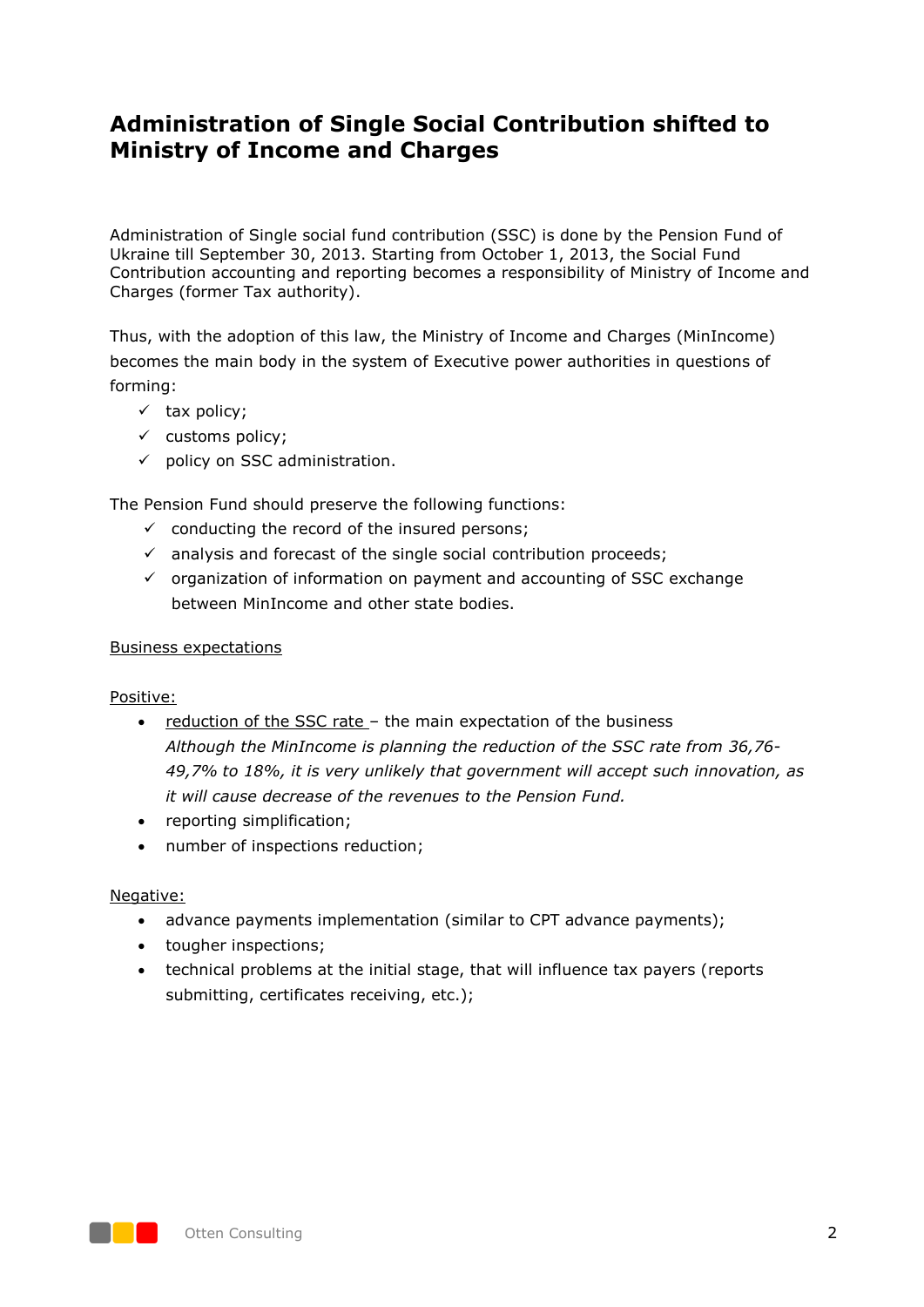# **Law projects**

Recently a few law projects have been presented to Verkhovna Rada of Ukraine for consideration. Below we lightened up projects which we consider the most important.

### *1. Special permits for out-staffing companies [Project #2118a of 23.05.2013]*

Starting from 01.01.2013 the Law of Employment №5067-VI has come into force. The law foresees that the legal entities specializing in providing employees to other companies (out-staffing) have to obtain special permissions for such activity.

However because of absence of legislative regulations of such licensing, these norms of the Law are still not enforced.

The law project introduces changes into legislation that will regulate the licensing procedure.

Out-staffing schemes are quite popular in Ukraine. Such schemes allow companies to reduce costs on personnel and safe some money on social payments. The largest segment of the outsourcing market in Ukraine is IT-outsourcing. Permits receiving will definitely slow the development of the outsourcing market; nevertheless a significant decrease of such services will never happen.

### *2. VAT rates reduction and turnover tax implementation*

On 23rd of July 2013 the Ministry of Income and Charges published on its web site the project of the law that concerns changes introduction into the Tax code aimed at VAT taxation improvement.

The project foresees the following changes:

#### Positive:

- cancellation of the "first event" rule for VAT *Prepayments for goods (services) won't have VAT tax consequences*
- VAT rate reduction to 9%

#### Negative:

- turnover VAT implementation (1-2% of turnover) *Increasing of tax burden for:*
	- *export companies (with 0% VAT rate);*
	- *companies with VAT credit higher than VAT obligations;*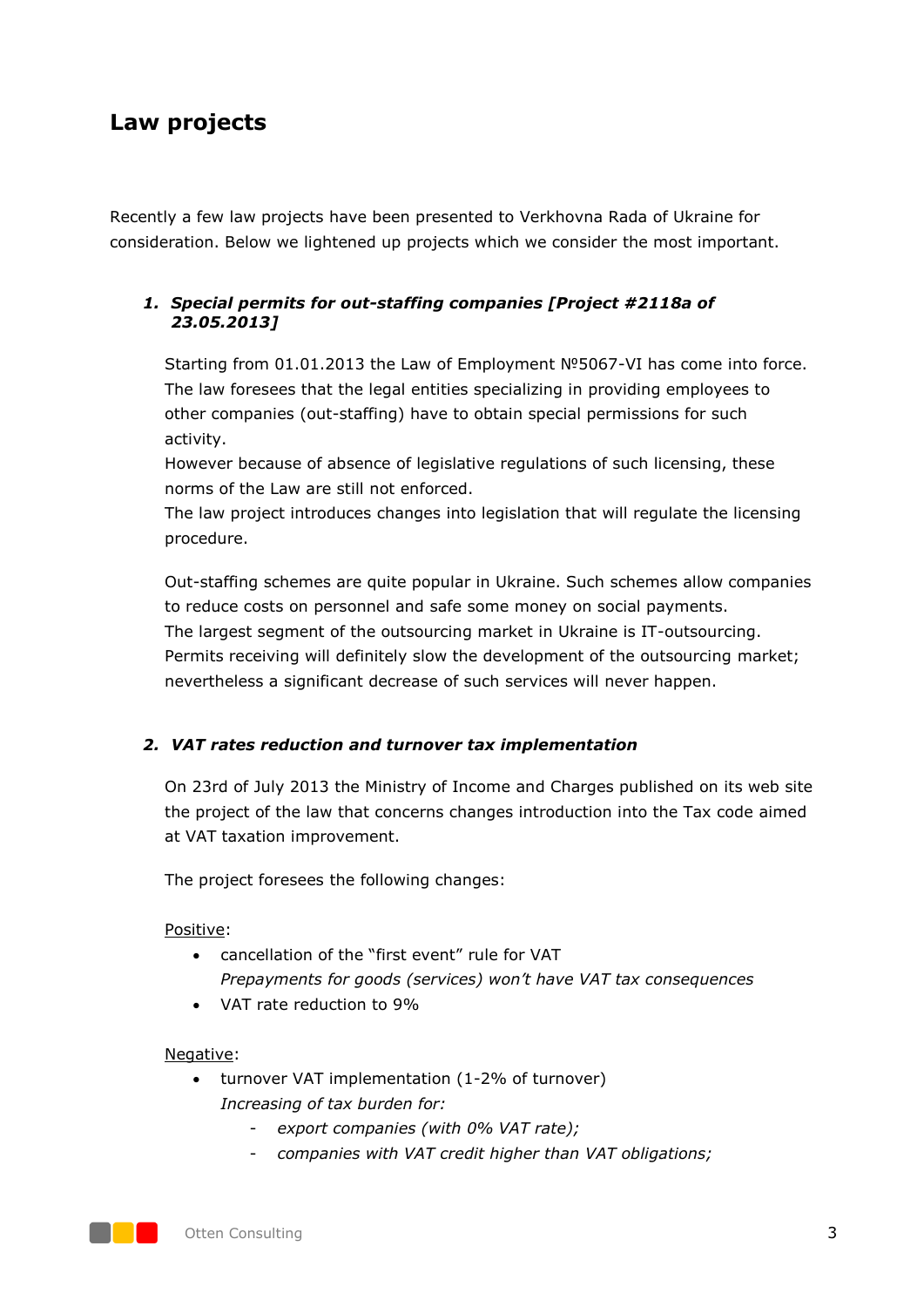*Such companies won't feel a positive influence of VAT rate reduction, but will have to pay an additional turnover tax.* 

- VAT obligations for agro companies. *Agro companies will have to pay 10% of special regime VAT obligation to the budget.*
- Complication of VAT accounting *Companies will have to manage two different approaches in accounting and reporting of the main and additional VAT.*

In case of the implementation of the VAT reforms, the Ministry of Income and Charges plans to increase a profitable part of the budget by 22 billion UAH.

### *3. Tax on currency exchange introduction*

The National Bank of Ukraine does not exclude the introduction of tax on currency exchange in Ukraine starting from  $1<sup>st</sup>$  of January 2014.

The amount of such fee to the Pension Fund from foreign cash exchange transactions can be up to 10%.

The respective law project is now being developed by the Ministry of Income and Charges together with NBU experts.

Only the operations connected with payment of interests and private foreign currency transaction of physical persons will be exempt from taxation.

### **Focus on the details**

**Transfer pricing Law** came into force on 1<sup>st</sup> of September 2013.

There has been recently published and disseminated quite a lot of information concerning new transfer pricing rules.

With the following link you can download a comprehensive summary:

#### **[LINK](http://www.otten-consulting.de/images/stories/pdf/transfer%20pricing%20rules_main%20points.pdf)**